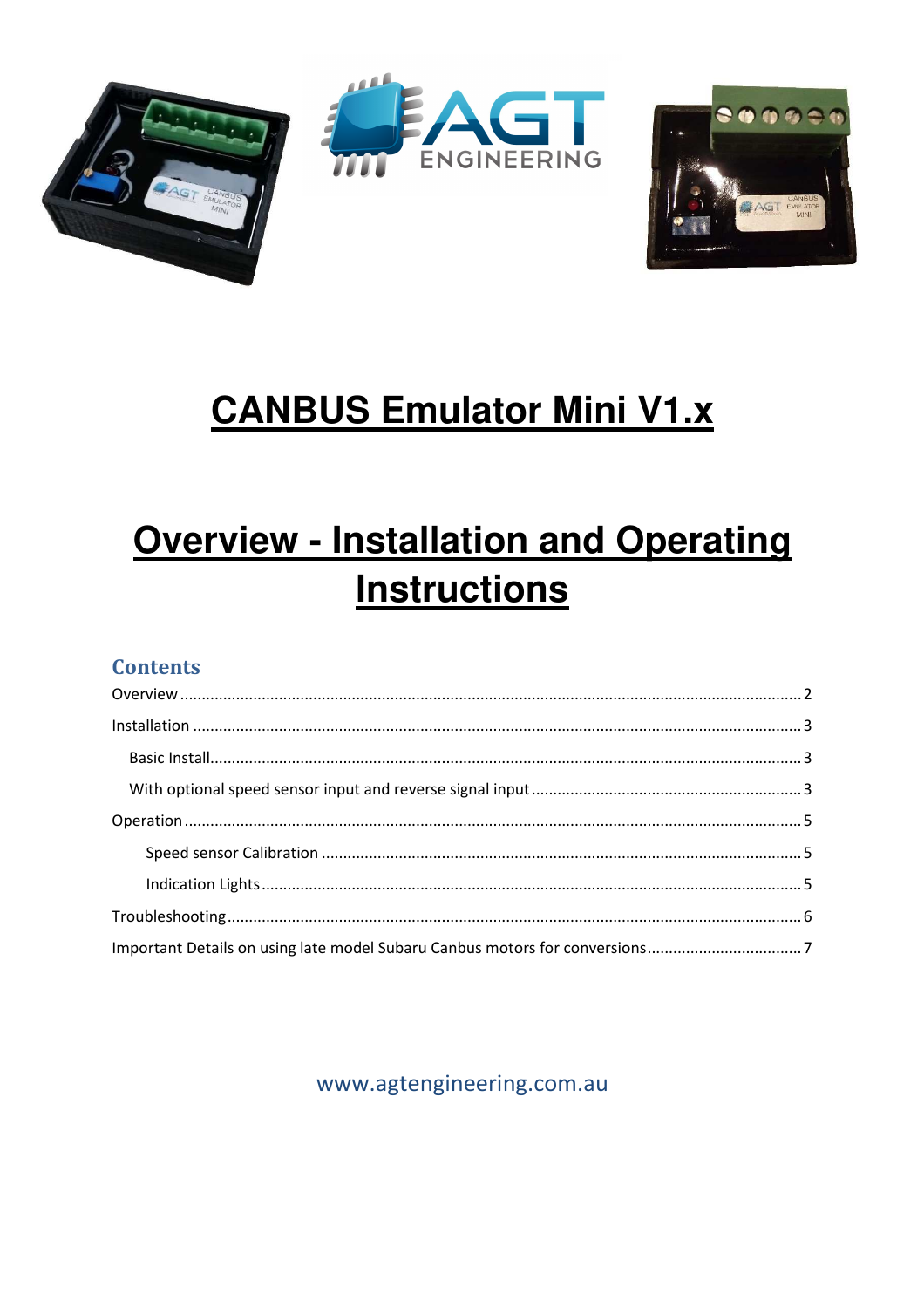### **Overview**

The AGT Engineering "Canbus Emulator Mini" enables the use of late model Subaru engines (that are Canbus equipped) into vehicles or applications that do not have Canbus.

Late model Subaru's use Canbus technology for the Engine Computer, Body Computer, ABS, Traction Control, Airbag, EPS, HVAC and Gearbox modules to talk to one another. If some of these Canbus modules are absent in an engine conversion using the standard engine computer (ECU), the engine will not run properly and the "check engine light" will illuminate.

The Canbus emulator fixes this problem, by emulating (copying) the signals from the Canbus modules that are not used in an engine conversion. This keeps the engine computer happy, and stops it from going into a fault (limp) mode.

The Canbus Emulator can also perform a few extra functions to assist in your engine conversion, including the following:

**Speedometer calibrator –** Used with the Subaru gearbox speed sensor or another 4-5 pulse sensor, the Canbus Emulator can adjust the signal to account for different wheel/tyre combinations and differential ratios so the electronic speedometer can be calibrated to read correctly. Adjustment range is from 25% to 250% of the input signal and can be set using a screwdriver by turning the potentiometer on the circuit board. This signal is then transmitted over Canbus for the engine computer and FA/FB instrument cluster.

Note: The Canbus emulator MINI, does not include a calibrated speed pulse wire for earlier model EJ model Canbus systems. If the instrument cluster is needed for a calibrated speedometer display, the Subatronics Canbus Emulator should be used, or a  $3<sup>rd</sup>$  party digital speedo calibrator, such as the "SpeedoHealer" used in conjunction with the Canbus Emulator Mini.

The Canbus Emulator is housed in a robust, water resistant plastic case complete with recessed tabs to enable it to be secured to the wiring harness using cable ties. A 6 way "Phoenix" style screw termination plug is used for the electrical connections, and can be wired direct to the existing wiring loom. It needs just 4 mandatory wires, two for power, and two for Canbus. The 5<sup>th</sup> and  $6<sup>th</sup>$  wires are for the speedometer input (if used) and the reverse switch (for FA/FB systems that were CVT Automatic and the Subaru reversing camera is being used in the conversion.

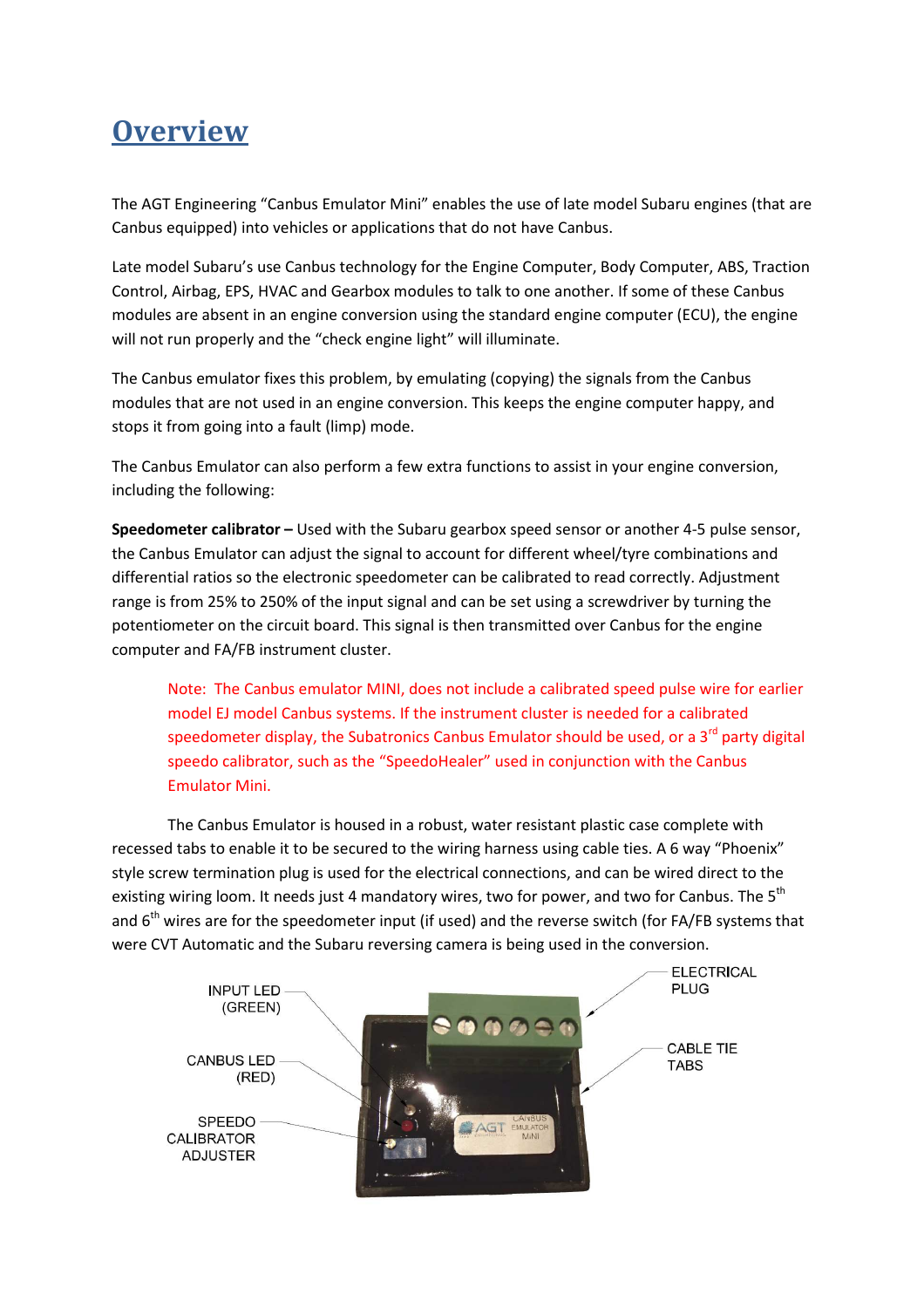## **Installation**

#### **Basic Install**

The Canbus emulator is contained within a robust plastic enclosure with recessed tabs allowing it to be secured to the wiring loom using cable ties.

A 6 way "Phoenix" style screw termination plug is used for the electrical connections, and can be wired direct to the existing wiring loom. Depending on what options are installed on the Canbus emulator will depend on how many wires are provided on the wiring harness.

The primary function of the Canbus Emulator is to provide the missing Canbus messages when the engine is placed in a non Canbus environment. For this basic setup, only 4 Wires are needed as shown below.

| PIN            | Common Loom<br>colours |               | <b>NAME</b>     |
|----------------|------------------------|---------------|-----------------|
|                |                        |               |                 |
| 1              | <b>BLACK</b>           | Input         | <b>GROUND</b>   |
| $\overline{2}$ |                        |               |                 |
| 3              |                        |               |                 |
| 4              | <b>BLUE</b>            | <b>HS CAN</b> | <b>HS-CAN-L</b> |
| 5              | <b>RED</b>             | <b>HS CAN</b> | HS-CAN-H        |
| 6              | Green/Yellow           | <b>INPUT</b>  | +12V IGNITION   |

These connections can be wired into the steering wheel angle sensor wiring (if equipped) once the angle sensor wiring is removed from the steering wheel (it is only required for ABS). Alternatively, it can be spliced into the wires anywhere along the existing circuit.



**Connection diagram** 

#### **With optional speed sensor input and reverse signal input**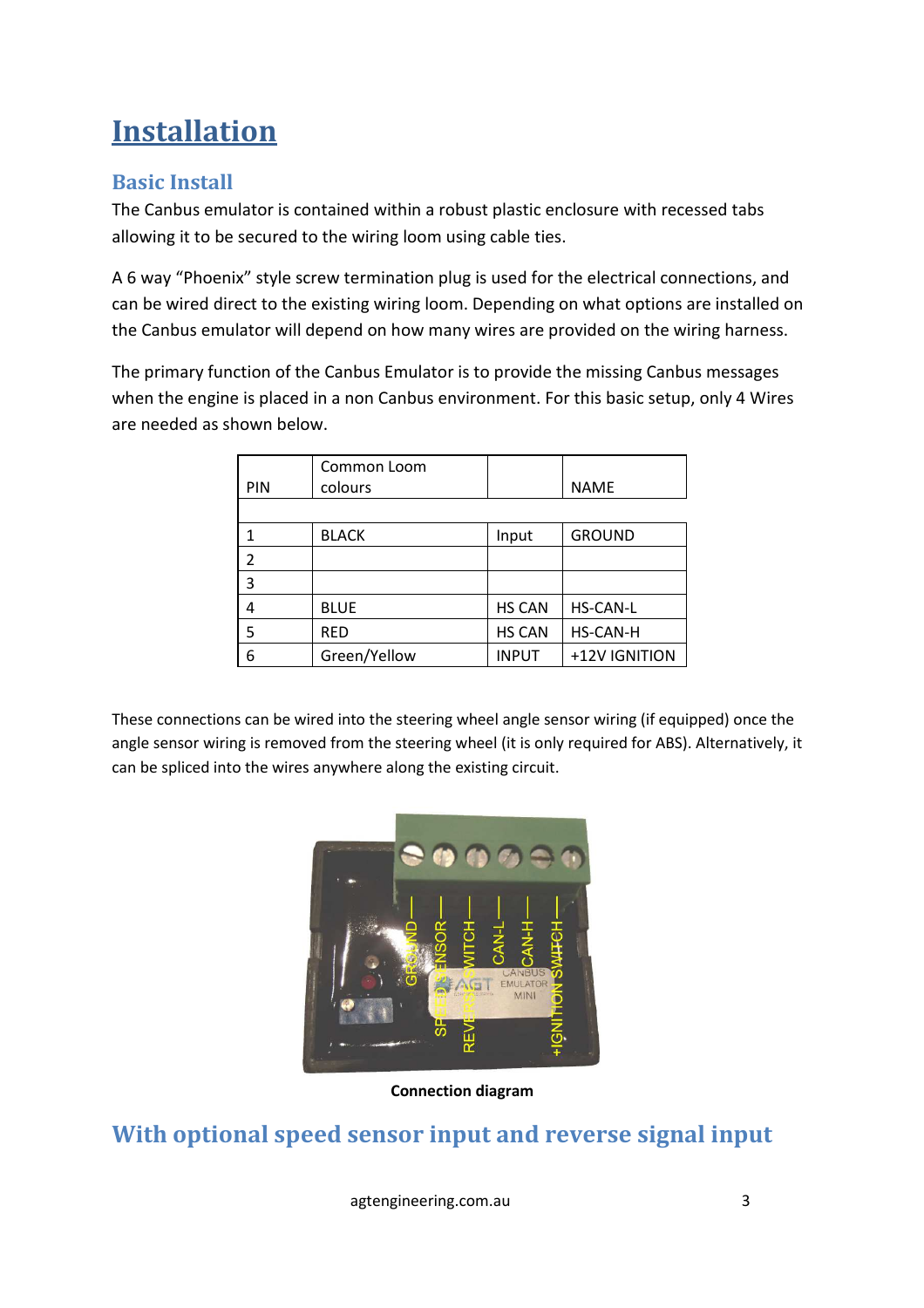The Canbus Emulator Mini can be used as a speedometer calibrator for calibrating the speedometer for different ratio differentials and tyres. It does this by sensing the speed on the speed input wire and changing the frequency between %25 to %250 of the input frequency, adjusted by the user. It sends the speed data via Canbus communications to the engine computer and FA/FB speedometers.

The Canbus Emulator Mini also emulates the CVT Gearbox ECU in FA/FB systems. The reverse signal in CVT systems goes to the CVT Gearbox ECU and is transmitted to the Multifunction Display screen over Canbus. It will also display "R" on the instrument cluster when reverse gear is selected. The Canbus Emulator transmits this reverse signal over Canbus if required.

Note: Conversions from manual donor vehicles have the reverse signal connected to the Body Computer (BIU), in this case, the reverse signal is not needed to be wired into the Emulator.

|                | Common Loom  |                    |                 |  |
|----------------|--------------|--------------------|-----------------|--|
| PIN            | colours      |                    | <b>NAME</b>     |  |
|                |              |                    |                 |  |
| 1              | <b>BLACK</b> | Input              | <b>GROUND</b>   |  |
| $\mathfrak{p}$ | Pink/Green   | Input $1$          | Speed input     |  |
| 3              | Brown/Yellow | Input <sup>2</sup> | Reverse Input   |  |
| 4              | <b>BLUE</b>  | <b>HS CAN</b>      | <b>HS-CAN-L</b> |  |
| 5              | <b>RED</b>   | <b>HS CAN</b>      | <b>HS-CAN-H</b> |  |
| 6              | Green/Yellow | <b>INPUT</b>       | +12V IGNITION   |  |

 $<sup>1</sup>$  Speed input is a 0-5V or 0-12V digital pulse of approximately 4-5 pulses per wheel</sup> revolution. The wire is pulled "high" by the emulator, and suits a negatively switched output speed sensor (most speed sensors, including Subaru is this type).

 $2$  Reverse input is a 0 to 12V input. 12V when in Reverse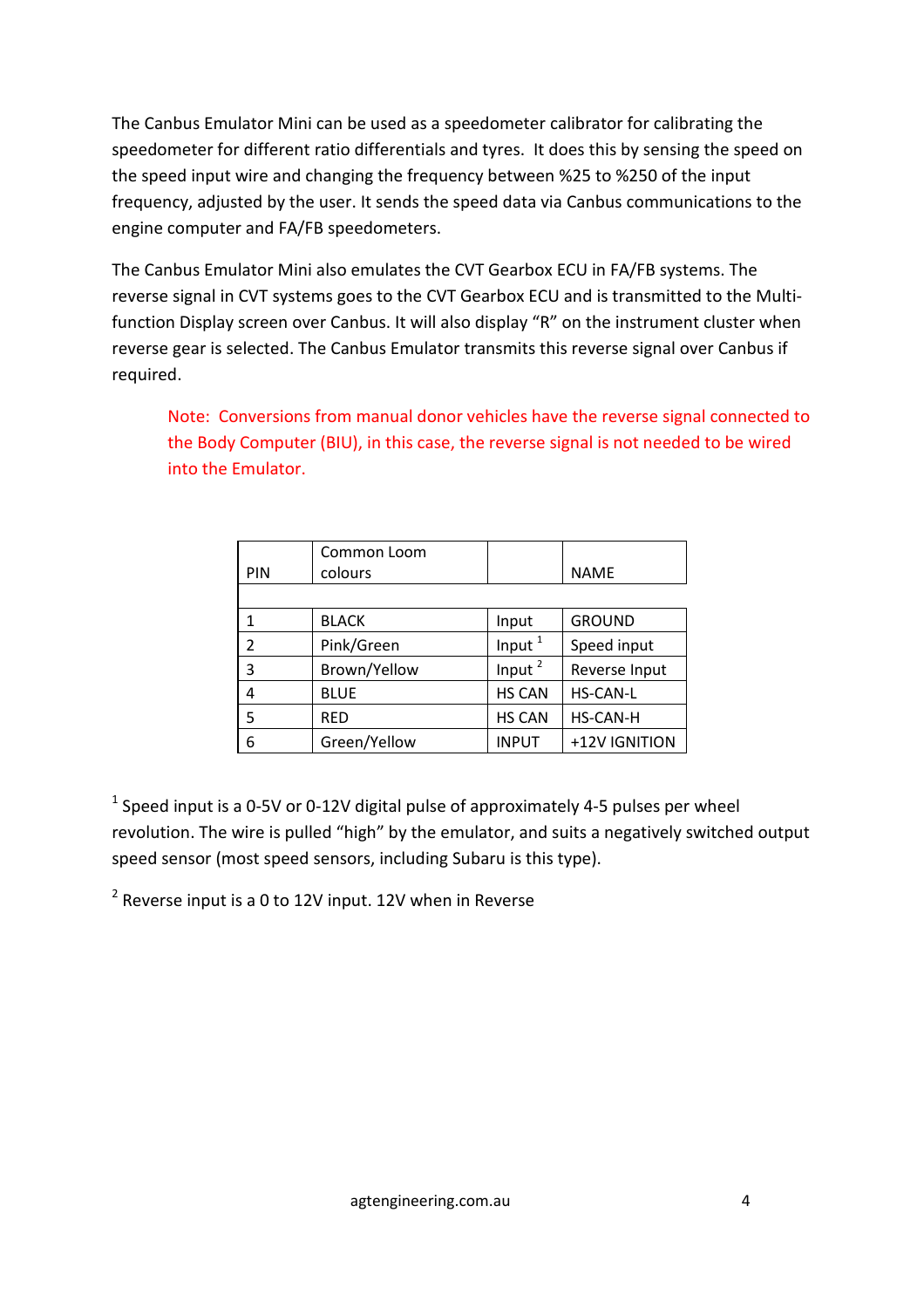### **Operation**

#### **Speed sensor Calibration**

The Canbus Emulator Mini, once wired up, should work straight away once the ignition is turned on. There is a multi-turn potentiometer on the board used to calibrate the speedometer. It is factory set at roughly 100%, meaning no adjustment to the input speed. This can be adjusted to 250% by turning the screw with a small flat blade screwdriver in a clockwise rotation. There are approximately 10 turns from the midpoint (factory 100% setting) to 250%. The adjustment can also be set down to a minimum of 25% by turning the screw in an anti-clockwise rotation. There are approximately 10 turns anticlockwise from the midpoint (factory 100% setting). The unit can be adjusted below 25% makes the emulator transmit a constant 38km/h speed over Canbus. This prevents the ECU from going into a fail-safe "limp" mode if the speed input is not used.

#### **Indication Lights**

There are two indication LEDs on the Canbus Emulator to display its status and for fault finding.

The RED LED

| <b>RED LED</b> | SOLID - Indicate Power ON but no Canbus<br>signal has been detected from the engine<br>ECU                                                                                              |
|----------------|-----------------------------------------------------------------------------------------------------------------------------------------------------------------------------------------|
|                | FLASHING - Indicates it is communicating to<br>the Engine ECU                                                                                                                           |
| Green LED      | Changes state every time the speed input is<br>pulses, or the reverse switch is<br>engaged/disengaged. It will therefore flash<br>slowly at slow speeds, and rapidly at fast<br>speeds. |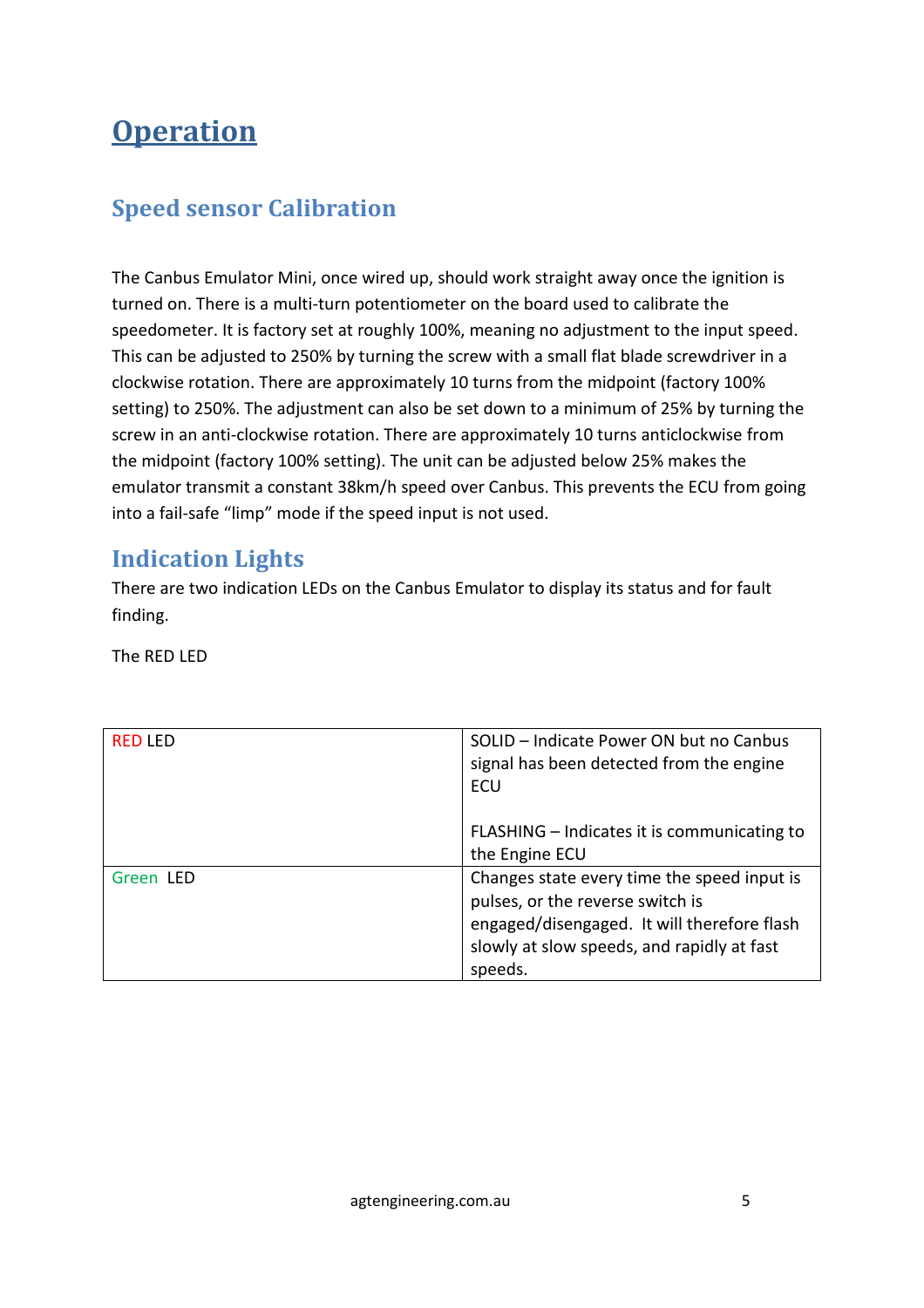## **Troubleshooting**

| Symptom                                   | <b>Solution</b>                             |
|-------------------------------------------|---------------------------------------------|
| No LEDS                                   | Check power connections                     |
| No Canbus communication (P0600 ECU        | Check Canbus Wiring. Check Polarity of High |
| Faults, many warning lights on instrument | and Low Canbus wires (try swapping them     |
| cluster)                                  | over)                                       |
| No Speedometer                            | Older EJ Canbus systems have a hard wired   |
|                                           | Speedometer input (not via Canbus), so the  |
|                                           | speed sensor needs to be wired to the       |
|                                           | speedometer as well as the emulator (See    |
|                                           | speedometer section above).                 |
| Erratic Speedometer                       | Incorrect or noisy speed signal.            |